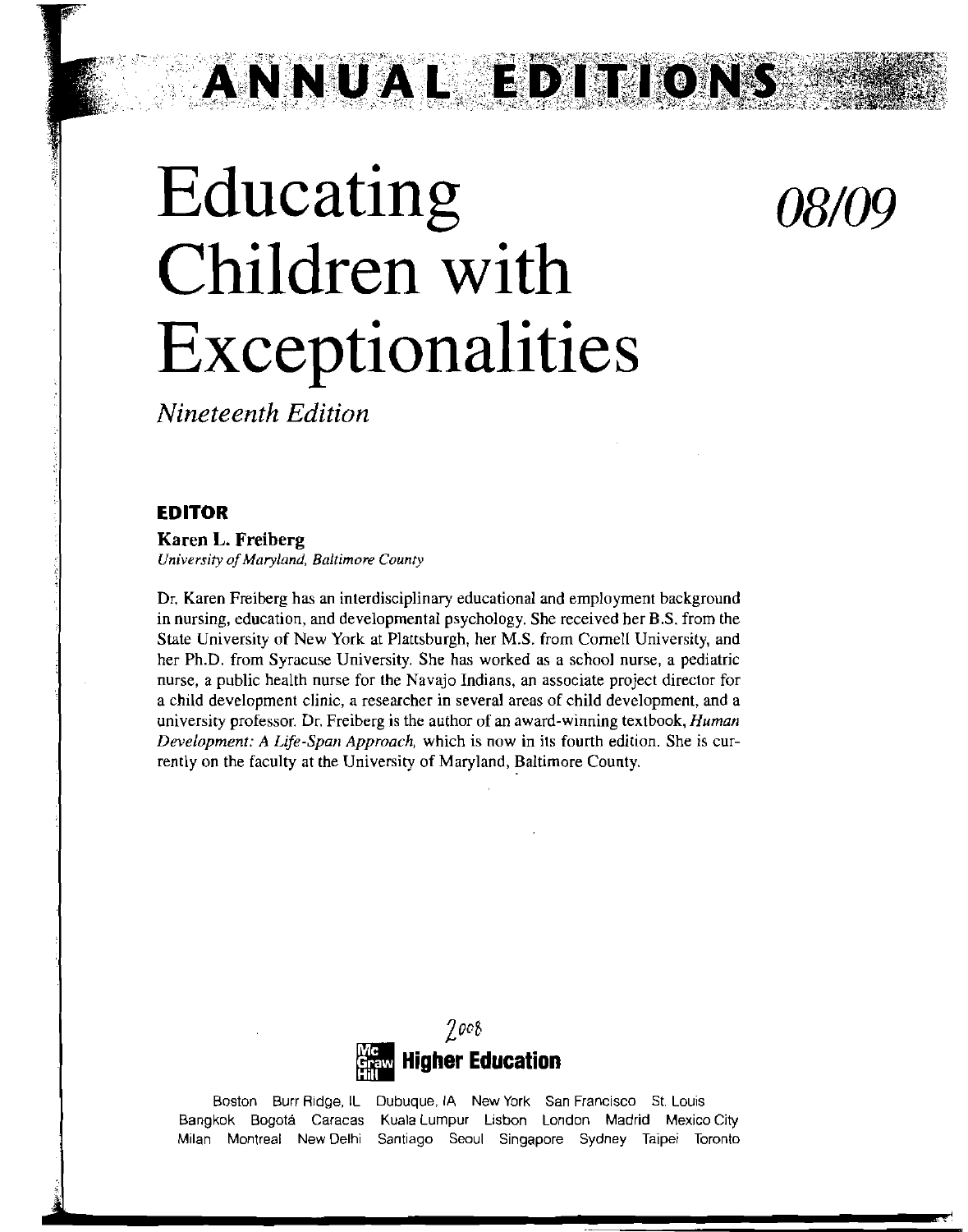#### Article 16

and the contract of the contract of the contract of the contract of the contract of the contract of the contract of the contract of the contract of the contract of the contract of the contract of the contract of the contra

## **Psychiatric Disorders and Treatments: A Primer for Teachers**

#### **STEVEN** R. **FOKNESS, HILL** M. **WALKER, AND KENNETH A. KAVALE**

hildren who have social or emotional problems require under-<br>standing and support from teachers and family members and<br>may occasionally require counseling to help the child deal with<br>his or her feelings and explore ways of standing and support from teachers and family members and may occasionally require counseling to help the child deal with his or her feelings and explore ways of coping. Psychiatric disorders, on the other hand, **are** generally much more disabling, more difficult to diagnose correctly, and sometimes require very specific therapeutic or medical treatments. meaning treatment with psychopharmacology (medications used to help the child control his or her emotional or behavioral symptoms).

Child psychopharmacology is a controversial field that is often sensationalized in the popular media. Coverage in the media often suggests that large numbers of children are being prescribed medication for only minor problems. Studies suggest that only a small fraction of children minor problems. Studies suggest that only a small traction of children<br>with serious psychiatric disorders are actually receiving such medica- **Oppositional Defiant** lion (lensen et al.. 1999; Zito el al., 1998). In the hands of a competent pediatrician or child psychiatrist, moreover, these medications are not only effective but an essential component of an overall treatment pro-<br> **Diagnosis**<br>
Both oppositional defiant and conduct disorders involve disruptive gram for many, if not most, children with psychiatric disorders.

Careful treatment with these medications has been shown not only In oppositional defiant disorder, symptoms may include to effect dramatic improvement in tehavioral or emotional responses of Persistent temper tantrums. these children, but also to improve their social and academic function-<br>Arguing with adults. ing. Specific behavioral and related therapies are also critical. These Refusing to comply with reasonable adult requests. may be used alone, prior to, or concurrent with psychopharmacologic - Annoying others. treatment; and combined behavioral and psychopharmacologic treat-<br>Vindictiveness. ments are often better than either used alone (Forness & Kavale, 2001;

psychiatric disorders are classified in the fourth edition of the Ameri-<br>Psychiatric Association's *Dioppostic and Statistical Manual (DSM* toms usually cluster into more serious patterns of can Psychiatric Association's *Diagnostic and Statistical Manual (DSM IV*; 1994). *DSM IV* is used primarily by psychiatrists and psychologists **Deve** Overt aggression toward people or animals. to diagnose mental health problems in both children and adolescents. - - Destruction of property. The diagnostic information contained here is taken directly from *DSM* Deceitfulness or theft.<br>*IV*, and treatment issues are referenced separately. All of these disor-

- 
- 
- 
- 4. Review of information from teachers or school records.
- 5. Careful consideration of context and occurrence of symptoms,

Psychiatric disorders are likely to be prevalent in children or adolescents receiving special education (Garland et al., 2001). Educators working with these children should be familiar enough with such disorders so they can readily detect and refer children to mental health professionals and collaborate with these professionals in ongoing treatment. These disorders are discussed in the following paragraphs in terms of definition or diagnosis and therapeutic and psychopharmacologic treatment.

# **and Conduct Disorders**

behavior. Oppositional defiant disorder often seems developmentally gram for many, if not most, children with psychiatric disorders.<br>
Both oppositional defiant and conduct disorders involve disruptive<br>
behavior. Oppositional defiant and conduct disorders involve disruptive<br>
to precede a la **Psychiatric disorders are likely to be** ably occur in at least 4% of children or adolescents (Forness, Kavale, & Walker, 1999). Children with oppositional defiant disorder are those **prevalent in children or adolescents** who have persistent patterns of negativistic, hostile, or defiant behav**receiving special education.** ior dtrected primarily toward adults. Children with conduct disorder , .. . . , show consistenl patterns of behavior in which they violate the rights of others or transgress age-apprupriate social norms.

- 
- 
- 
- 
- 

Forness, Kavale, & Davanzo, 2002).<br>**ISO EXACT LAN EXACT LAN SYMPTOMS** The symptoms of an oppositional defiant disorder bother adults but<br>Psychiatric disorders are classified in the fourth edition of the Ameri- are not cons

- 
- 
- 
- Fr, and treatment issues are referenced separately. An or mese used.<br>ders were diagnosed only after a thorough evaluation that included<br>truancy from school.

1. Screening for health, vision, or hearing problems.<br>
2. Review of the child's developmental history.<br>
2. Review of the child's developmental history.<br>
2. Review of the child disorder and conduct disorder are diagnosed in *DSM IV* when the child **3.** Interviews with the parents and the child. meets a sctnumber of symptoms from among a list of several symptoms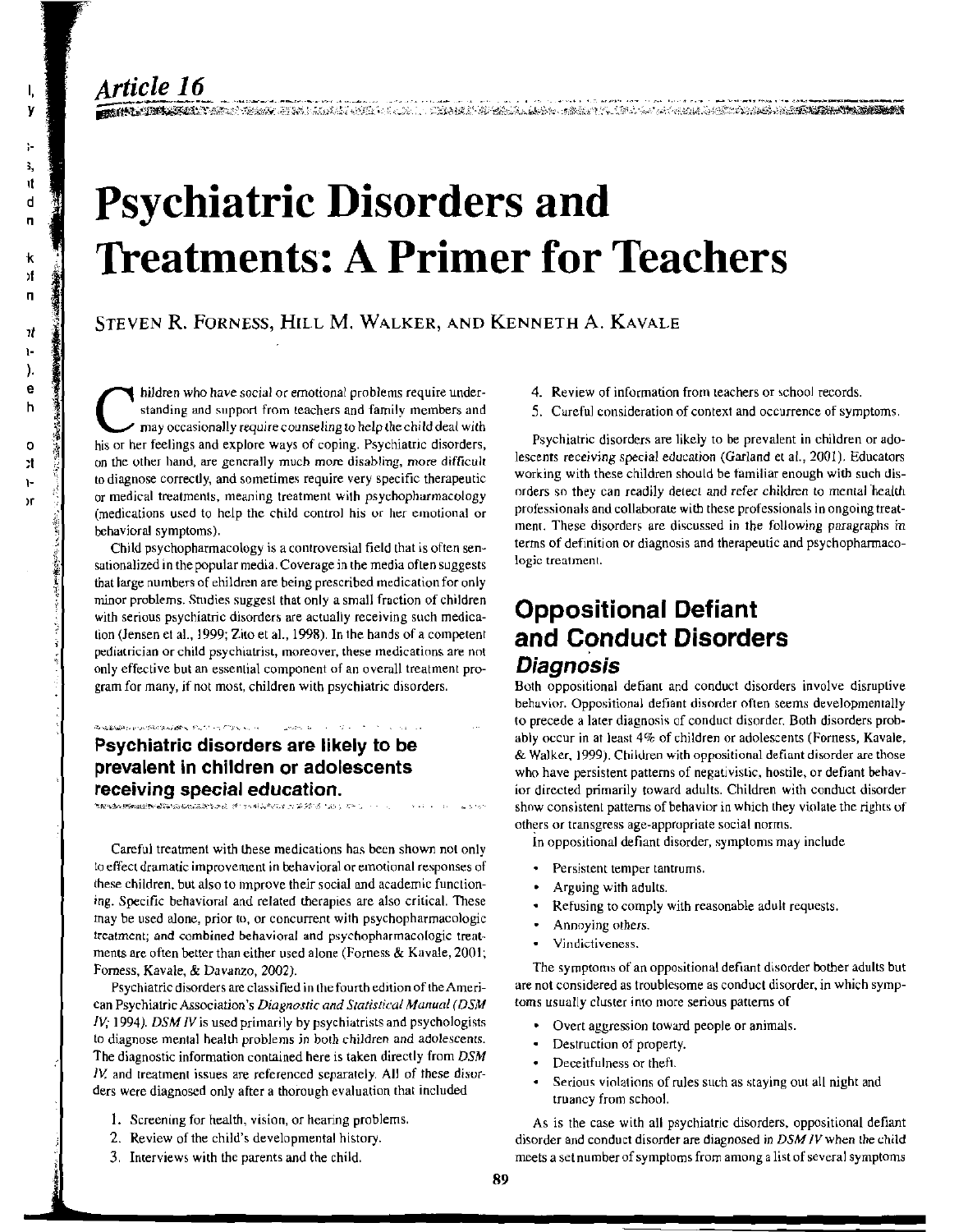#### **ANNUAL EDITIONS**

typical of the disorder. Children must have 4 from a list of 8 symptoms to be diagnosed with oppositional defiant disorder and at least 3 from a list of 15 symptoms to be diagnosed with conduct disorder. These symptoms must also meet the criteria of causing significant impairment in social, academic, or related functioning. In conduct disorder, presence of only 3 symptoms is termed mild conduct disorder, whereas moderate and severe conduct disorder are characterized by increasing numbers of symptoms and increasingly greater harm to others.

#### The symptoms of an oppositional defiant disorder bother adults but are not considered as troublesome as conduct disorder. and contract The American Property County of Canada as a research of

#### **Treatment**

make the couple

The primary treatment for both oppositional defiant disorder and conduct disorder is behavioral therapy (Kavale, Forness, & Walker, 1999). Usually this takes the form of a reward or a reinforcement system in which the child earns points for appropriate behavior and is ignored or even given time-outs for inappropriate behavior. Points are usually exchanged for privileges or tangible awards at home or school. A major part of such behavioral therapy is parent or teacher consultation, so that adults can learn how to praise or reward good behavior and ignore inappropriate behavior. Social skills training is also helpful for children who do not seem to know how to behave or interact appropriately.

Unlike most psychiatric disorders, inedication is not usually used to control symptoms of oppositional defiant disorder or conduct disorder directly. Both disorders, however, are very likely to co-occur or be comorbid (more than one condition existing at the same time) with a wide range of other psychiatric disorders (Forness, Kavale, & Walker, 1999). Psychopharmacology for these disorders (such as attention deficit hyperactivity disorder, depression, or anxiety disorders) may often improve symptoms of oppositional defiant disorder or conduct disorder, as well.

## **Attention Deficit/Hyperactivity Disorder**

#### Diagnosis

This disorder is found in 3%-5% of children or adolescents (Forness & Kavale, 2002). It is diagnosed when a child has persistent problems in inattentive or in hyperactive-impulsive behavior. At least some of these symptoms must have appeared prior to 7 years of age. The symptoms must also persist to a degree that markedly impairs the child's functioning in two or more settings, such as home and school.

Symptoms of inattention include

- Failing to give close attention to details in school work or related activities.
- Difficulty in sustaining attention.
- Seeming not to listen.
- Difficulty in organization.
- Distractibility.

Symptoms of hyperactivity or impulsivity include

- Excessive fidgeting
- Inability to sit still in the classroom or other situations when this is expected.
- Running about or even climbing things excessively.
- Extreme restlessness or talkativeness.
- Difficulty waiting for turn.
- Interrupting conversations.

The child must usually meet criteria in  $DSM$  IV for six of  $n_{\text{ine}}$ symptoms in inattention or six of nine symptoms of hyperactivity. impulsivity. Children can thus be diagnosed with three subtypes of attention deficit/hyperactivity disorder (ADHD): predominantly inattentive, predominantly hyperactive-impulsive, or combined,  $\hat{h}$ is usually important to rule out other psychiatric disorders (such  $a<sub>S</sub>$ depression, anxiety disorder, schizophrenia, or autism) before diagnosing ADHD, since these diagnoses may be more serious and usually take precedence. In many cases, a child may have both ADHD and one or more of these other disorders.

#### **Treatment**

The most effective treatment for ADHD generally combines both psychopharmacologic and behavioral interventions (MTA Cooperative Group, 1999a, 1999b). Stimulant medications such as Ritalin, Adderall, or Dexedrine are usually the first medications considered. While it often seems paradoxical to treat an overactive child with stimulants, these drugs stimulate brain chemicals, called neurotransmitters, to work more effectively, thus allowing the child to slow down and concentrate. Children not responding to stimulant medications have sometimes been treated with other psychopharmacologic medications, such as antidepressants like Tofranil or Wellbutrin. There are other medications that can be used if the child does not respond to these drugs or when ADHD co-occurs or is comorbid with certain other psychiatric disorders.

Selecting the appropriate medication involves a process called titration (see box). Table 1 depicts some of the primary stimulants and the approximate length of time each drug lasts or has noticeable effects in the child being treated. Some of the primary side effects (see Table 1) may occur only during the titration phase of treatment and may disappear in all but a few children.

Children with ADHD may also respond to psychosocial or behavioral treatments (Forness & Kavale, 2002). Behavioral interventions include establishing predictable routines and expectations for children, both at home and at school, and reinforcing the child for meeting these expectations. By increasing goals gradually, the child does not have to be "perfect" at the outset but ean accomplish small steps over a period of days or weeks. Parent education and teacher consultation can help adults in the child's life to set reasonable expectations, reinforce effective bchavior, ignore hyperactive or distractible behavior, use time-out effectively, and collaborate by developing consistent expectations and reinforcers between home and school.

Research evidence on treatment of ADHDs comes both from a reanalysis of 115 recent medication studies (Forness, Kavale, Sweeney. & Crenshaw, 1999) and from a long-term nationwide study of nearly 600 children funded by the National Institute of Mental Health (NIMH; MTA Cooperative Group, 1999a, 1999b). This evidence suggests that psychopharmacologic treatment seems to be a critical factor in effective intervention for ADHD. The message from this research is also clear that best practice is a combination of medication and behavioral therapies (Swanson et al., 2001). In the NIMH study, combined treatment also tended to improve scores on reading tests and on ratings of social skills on long-term follow-up, if children remained on medication (Arnold et al., 2000).

Evidence suggests that the presence of co-occurring or comorbid psychiatric disorders in children with ADHD may influence treatment outcome (Jensen et al., 2001). Children with ADHD and no other disorders tend to respond best, sometimes with only medication. Children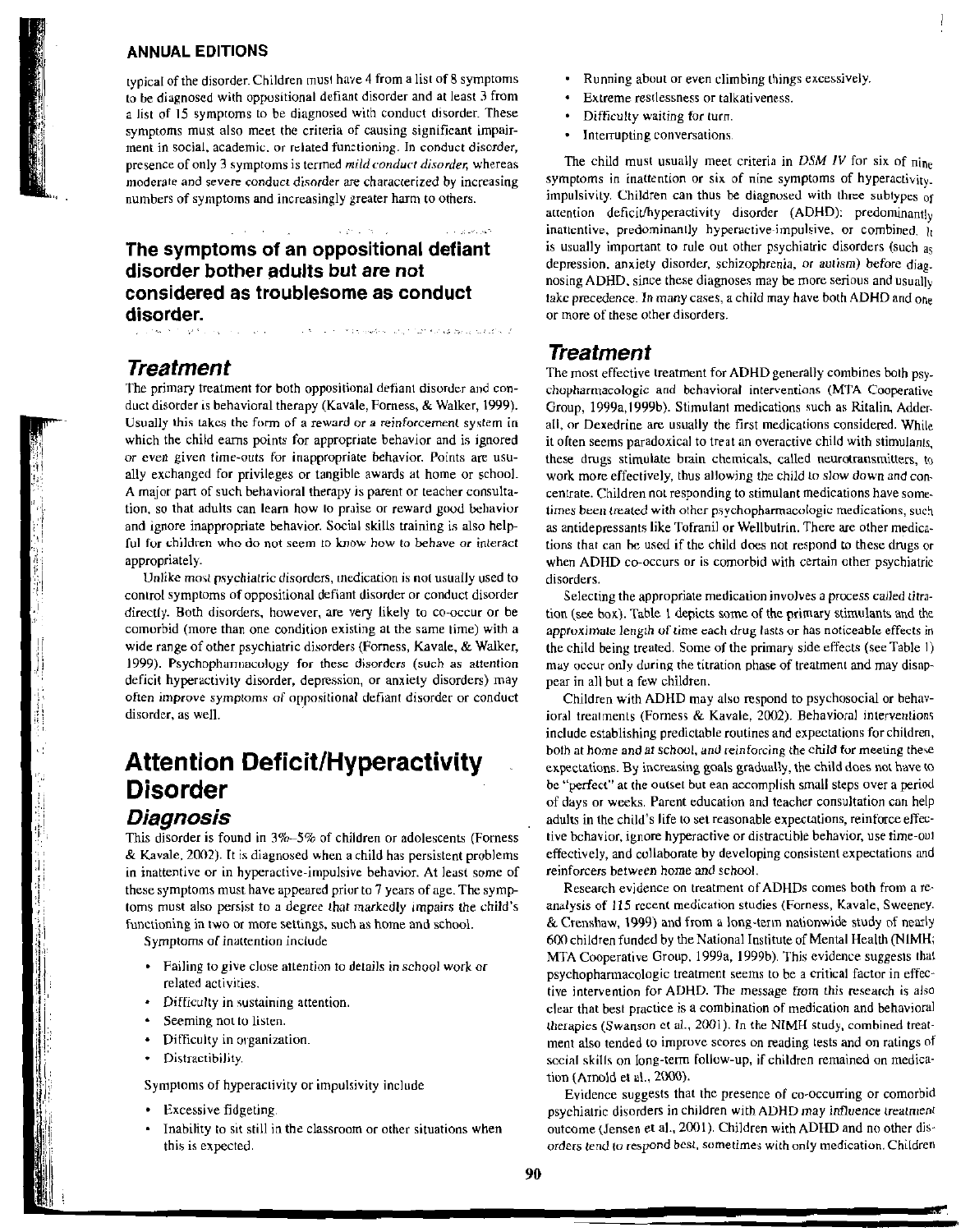#### **Titration**

The process of determining the right dose of medication. called titration, requires close collaboration between child, parents. and teachers (Wilens, 2001). The goal of titration is to use the lowest effective dose of medication while avoiding unwanted side effects.

Side effects occur because these medications, while very helpful, are stili imperfect. Although stimulants target certain areas of the brain, they sometimes also spill over into other areas for which they were not intended, thus causing side effects such as loss of appetite, insomnia, dizziness, or irritability. These side effects may occur only at higher doses for some children or may occur with some children for some stimulants and not for others. At other times, these side effects may diminish as time goes by or as the child gets used to the drug. For some children, they may persist to the point where another medication or treatment must be tried instead.

In recent medication studies, researchers present side effects that occur on the drug as well as side effects that occur on placebo pills that contain no active medication. Interestingly, many children with ADHD seemed to show problems with irritability, insomnia, and poor appetite even when not on medication. Medication side effects are usually only slightly more frequenl than problems that, upon careful observation, existed previously in these children before they were placed on medication.

Titration is somewhat easier with stimulants because these medications usually act within an hour or so and generally wash out of the body within a few hours or by the end of the day. The process of finding the right dose or switching to another medication may be accomplished within a few days or weeks.

Antidepressant medications, on the other hand, may take at least 3 or more weeks to obtain a full therapeutic effect.

with ADHD and comorbid anxiety disorders seem to respond almost **Depression or Other** as well, either to medication or to behavioral therapy. Children with as well, either to medication or to behavioral therapy. Children with **Mood Disorders ADHD** and comorbid oppositional defiant disorder or conduct disorder **Mood Disorders** also respond relatively well but only if combined psychopharmacoalso respond relatively well out only *n* comomed psychopharmaco-<br>logic and behavioral treatments are used.

| н.<br>$\frac{1}{2}$<br>at                 | <b>Generic (and Trade)</b><br>Name | <b>Duration</b> | a depressed or tritable mood or loss of interest or pleasure in most<br>activities. Other symptoms may include                                                                                                                                                                                                         |
|-------------------------------------------|------------------------------------|-----------------|------------------------------------------------------------------------------------------------------------------------------------------------------------------------------------------------------------------------------------------------------------------------------------------------------------------------|
| $C-$<br>痛運<br>30<br>al<br>ıt-<br>of<br>a- | Methylphenidate or MPH             |                 | Unexplained fluctuations in weight.<br>Insomnia.                                                                                                                                                                                                                                                                       |
|                                           | (Ritalin)                          | 3-4 hours       | $\bullet$ Loss of energy.                                                                                                                                                                                                                                                                                              |
|                                           | Dextroamphetamine<br>(Dexedrine)   | 6-8 hours       | Diminished ability to think or concentrate.                                                                                                                                                                                                                                                                            |
|                                           | Amphetamine                        |                 | • Feelings of excessive guilt or worthlessness.                                                                                                                                                                                                                                                                        |
| id                                        | (Adderall)<br>Sustained MPH        | 7-10 hours      | Of nine different symptoms, at least five must occur nearly every<br>day during a 2-week period for depression to be diagnosed.                                                                                                                                                                                        |
| nt<br>$R -$                               | (Concerta)                         | $10 - 12$ hours | Dysthymia is diagnosed by a depressed or irritable mood on most<br>$\mathcal{L} = \{ \mathcal{L} \mid \mathcal{L} \}$ . The set of the set of the set of the set of the set of the set of the set of the set of the set of the set of the set of the set of the set of the set of the set of the set of the set of the |

- 
- 

<u> a compositor de la compositor de la compositor de la compositor de la compositor de la compositor de la compositor de la compositor de la compositor de la compositor de la compositor de la compositor de la compositor de </u>

- Loss of energy.<br>Diminished ability to think or concentrate.
- Feelings of excessive guilt or worthlessness.

10-12 hours days for at least a year and must also be accompanied by at least two and must also he accompanied by at least two or in the attention on must also he accompanied by at least two

Other medications such as antipsychotics or neuroleptics for schizophrenia or other treatment-resistant disorders may take weeks lo establish the most effective regimen. Thus, effective titration for these medications may commonly take weeks or even months. The side effects of these medications are also likely to be more debilitating and may also include

- . Sedation.
- Sedation.<br>• Dizziness.
- Problems in heart rhythms, especially in children with a family history of heart disease.
- Tremors.
- Significant weight gain.

Prescribing physicians should warn patients and their families about what to look lor in terms of both therapeutic effects and adverse side effects. Physicians should also schedule regular follow-up visits to assess and monitor both the effects and the side effects of each medication. Competent physicians do careful patient and family education to prepare the child and his or her family for the titration process. During titration, they will usually provide the family and the child's teachers with checklists of symptoms and side effects so that significant adults in the child's environment can also monitor and provide regular feedback to the physician on how the medication is working.

Certain medications require more careful screening and monitoring of health status or drug effects through blood work, electrocardiograms, and the like. Physicians should give families careful instructions for regular administration of these medications, as well as numbers to call in case of unexpected emergencies.

Although childhood onset of depresswe or other mood disorders does not occur as frequently as ADHD, it is not uncommon and may affect more than 2% of children and at least twice that number of adolescents (Birmaher *B* Brent, 19981. There are essentially three major typcs uf **Table 1** Stimulants mood disorders: depression, dysthymia, and bipolar or manic depres-<br>Service the child has sive disorder. Depression is diagnosed in *DSM IV* when the child has sive disorder. Depression is diagnosed in DSM *IV* when the child has a depressed or irritable mood or loss of interest or pleasure in most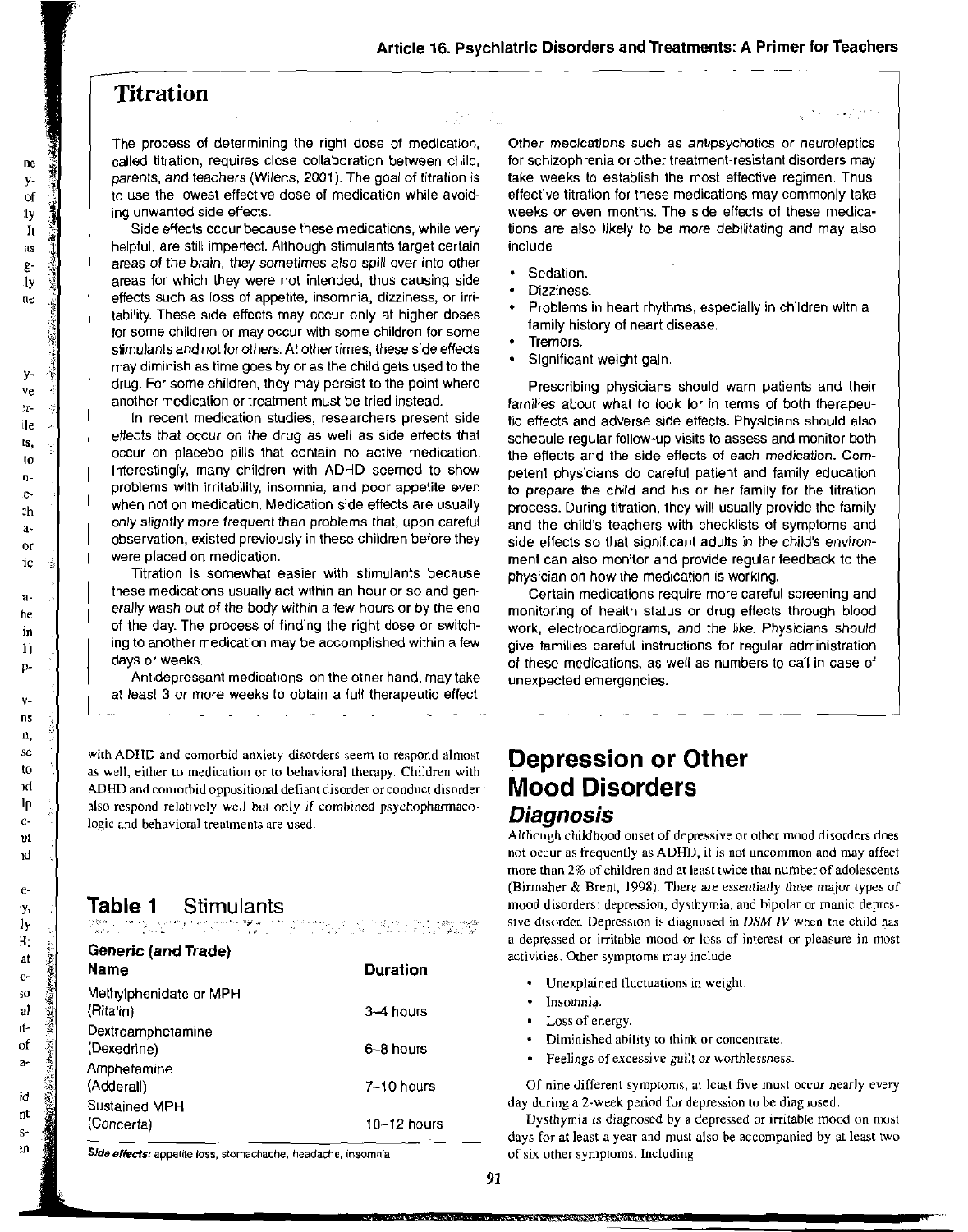#### **ANNUAL EDITIONS**

- Insomnia.
- Low energy or fatigue.
- Low self-esteem.
- Poor concentration.
- Feelings of hopelessness.

The diagnosis of bipolar or manic depressive disorder depends on fluctuations in mood, from depressed episodes, as noted previously, to manic episodes. Manic episodes are characterized by distinct periods in which the child or adolescent has an abnormal and persistently elevated or expansive mood and in which three of seven other symptoms are present, such as

- Decreased need for sleep.
- Excessive talkativeness.
- Distractibility.
- · Psychomotor agitation.

#### The most effective treatment for attention deficit hyperactivity disorder generally combines both psychopharmacologic and behavioral interventions.

。<br>17.17年により、19.4 イントルスーキットルススートMonte Control Time Time の場所の場所を手げた一部の場所をしているのでは特には対策をなく、19.4 (19.4 19.4 19.4 19.4 19

ים.<br>במשפט לאפילוסטים המלוילה בעת מוצא לאפילוסטיביה של מעליה ולאפילוסטיביה, עלי להספר המעלה של האפילוסטיביה לא היה ה

All of these disorders must cause significant distress or functional impairment and require that certain other disorders, such as schizophrenia or substance abuse, be ruled out before making the diagnosis. Bipolar disorders in children are relatively rare and may be difficult to diagnose because of less distinct patterns of cycling than occur in adults; however, they become more common during adolescence and early adulthood.

#### Treatment

Treatment for depression usually involves cognitive behavioral therapies and psychopharmacologic treatment. Psychopharmacology for dysthymia is less predictable because symptoms may not always be consistently present, but it may be used depending on the child's or adolescent's age and presentation of symptoms (Wagner & Ambrosini, 2001).

In medicating for depression, physicians usually begin with one of. the drugs known as selective serotonin reuptake inhibitors (SSRIs), such as Zoloft, Prozac, or Paxil. If the child or adolescent fails to respond to two or more of these medications, tricyclic antidepressants such as Tofranil or atypical antidepressants, such as Wellbutrin, may be tried.

In bipolar or manic depressive disorder, physicians may begin with lithium and, in some cases, attempt a trial of other mood stabilizers such as Depakote. Examples of these medications in each classification are provided in Table 2, along with the approximate time it may take to obtain a full therapeutic effect. Table 2 also lists some of the most frequently occurring side effects.

Psychopharmacologic treatment in each of these disorders, however, can be quite complex because large numbers of children or adolescents may not respond favorably enough to continue treatment or may suffer from side effects that tend to lead to discontinuation of the drug. In a significant number of cases, more than one medication may be required for effective treatment. Pediatricians usually do not have sufficient training to manage such treatment effectively, so most children with these disorders should be referred to board certified child or adolescent psychiatrists for the best outcome.

#### Table 2 Antidepressants/Mood **Stabilizers**

ali IV

| Class (Examples)                | <b>Full Effects</b> |
|---------------------------------|---------------------|
| SSRI (Zoloft, Paxil, Luvox,     |                     |
| Prozac)                         | 2 to 4 weeks        |
| Tricyclics (Tofranil, Elavil)   | 2 to 4 weeks        |
| Atypicals (Wellbutrin, Effexor, |                     |
| Serzone)                        | 2 to 4 weeks        |
| Stabilizers (Lithium, Depakote) | 7 to 10 days        |

 $\label{eq:2.1} \frac{1}{2} \left( \left( \left( \frac{1}{2} \right)^2 \right)^2 \left( \frac{1}{2} \right)^2 \right) \left( \left( \frac{1}{2} \right)^2 \right) \left( \left( \frac{1}{2} \right)^2 \right) \left( \left( \frac{1}{2} \right)^2 \right) \left( \frac{1}{2} \right)^2 \left( \frac{1}{2} \right)^2 \right) \left( \frac{1}{2} \right)^2 \left( \frac{1}{2} \right)^2 \left( \frac{1}{2} \right)^2 \left( \frac{1}{2} \right)^2 \left( \frac{1}{2} \right)^2 \left$ 

Side effects: stomachache, agitation, headache, dry mouth, dizziness.

Cognitive behavioral therapies may also be effective for treatment of depressive disorders (Asamow, Jaycox, & Tompson, 2001). Such treatment focuses on the child or adolescent monitoring his or her mood, involvement in activities, stress, or other symptomatic behaviors and is then taught to coach himself or herself through "self talk." which is designed to give a sense of control over the symptoms and negate feelings of despair, low self-esteem, helplessness, and the like. Supportive therapy and education about the nature of the child's particular disorder can help and may assist in better outcomes for psychopharmacologic treatment, if warranted.

Monitoring suicidal symptoms is especially critical in children or adolescents with these disorders. These disorders also sometimes tend to have a diagnostic progression, with dysthymia putting a child at higher risk for depression and depression putting a child at higher risk for bipolar or manic depressive disorder. Early detection and treatment is therefore very critical.

### **Anxiety Disorders Diagnosis**

Anxiety disorders occur in approximately 4% of children and in a slightly larger percentage of adolescents (Bernstein & Shaw, 1997). DSM IV lists several types of anxiety disorders, including obsessivecompulsive disorder, generalized anxiety disorder, separation anxiety disorder, and posttraumatic stress disorder. Obsessive-compulsive disorder is marked by obsessions or compulsions that cause marked distress, are excessively time consuming, or significantly interfere with the child's or adolescent's functioning or social relationships. Obsessions are recurrent and persistent thoughts or impulses that seem to have no relationship to real-life problems or that the child or adolescent seems unable to ignore or suppress, despite the fact that he or she recognizes these as merely a product of his or her own mind.

Compulsions are repetitive behaviors (such as hand washing, ordering of objects, checking on things) or mental acts (such as counting objects or repeating words silently) that, according to rigid rules, the child or adolescent feels driven to perform and are aimed at preventing or reducing some imagined distress. These behaviors or mental acts do not seem to be connected in a realistic way to this distress or are clearly excessive.

Children or adolescents may be diagnosed with generalized anxiety disorder when they demonstrate excessive worry about events or activities (such as social functioning or school performance) and find it difficult to control these responses. Worrying must cause clinically significant impairment in social or academic functioning and also be associated with at least three of six anxiety symptoms:

• Restlessness.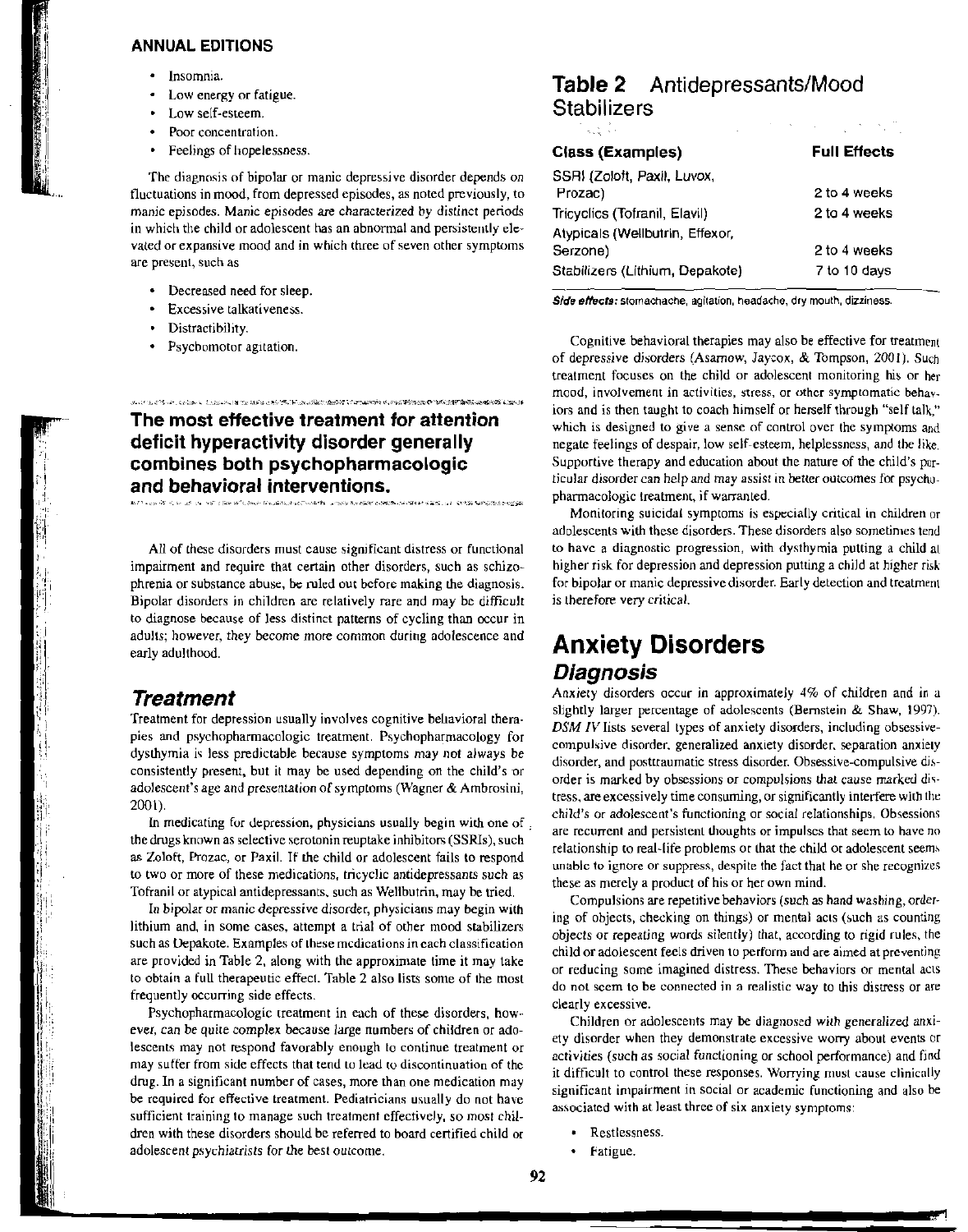#### Article 16. Psychiatric Disorders and Treatments: A Primer for Teachers

- Concentration problems.
- Imitability.
- Muscle tension
- Sleep disturbance.

Separation anxiety disorder is diagnosed when a child has developmentally inappropriate and excessive anxiety concerning separation from home or family. This must cause clinically significant distress or impairment and be accompanied by at least three of eight symptoms, such as

- Excessive worrying about injury or loss of a major family member.
- Anxiety about separation from family through being kidnapped or getting lost.
- Persistent refusal or reluctance to attend school because of fear of separation
- Sleep disturbance.
- Complaints of physical symptoms whenever separation from a major family member occurs or is anticipated.

The diagnosis of posttraumatic stress disorder is made when a child or adolescent has experienced or witnessed a traumatic event that involved intense fear, helplessness, or horror. Subsequently, following that actual event, other symptoms have to occur. The traumatic event has to be persistently re-experienced in terms of at least one of the following:

- Intrusive recollections.
- Recurrent dreams.
- Feeling that the event is actually recurring.
- Intense distress upon exposure to cues that remind the child of the event or a physiologic reaction to such cues, like shaking or sweating.

There must also be persistent avoidance of at least three things that remind the child or adolescent of the traumatic event, such as

- Avoiding thoughts or situations.
- Inability to recall important details of the trauma.
- Feeling detached from others.
- Restriction of emotional range.

Finally, the child must demonstrate at least two of five symptoms of increased arousal, such as

- Sleep disturbance.
- $I$ rritability.
- Difficulty concentrating.
- Hypervigilance.
- Exaggerated startle response.

Community agencies and regional centers often provide education for parents in using behavioral approaches to further develop social and functional skills at home.

**┣₡**₻₼Ŀ₯₼₯₥₯₥₡₡₡₰₫₱₶₲<del>₯₯</del>₯₦₲₥₡<mark>₶₯</mark>₡₯₥₡₯₧₯₯₯₼₯₼₠₡₡₯₯₯₧₰₯₧₯₡₰₯₥₯₯₯₯₯₯₯₯₯₯₥₯₥₯₥₯

#### **Treatment**

Treatment for each of these anxiety disorders varies, depending on the specific diagnosis, but generally involves cognitive or behavioral therapies and possible psychopharmacologic treatment (Ollendick & King, 1998). The cognitive therapies generally focus on providing the child both with ways to monitor his or her own internal anxieties and with a sense of control through "self talk." For example, a young child with an obsessive-compulsive disorder may be taught to pretend that his or her obsessions or compulsions are like a "little monster" trying to trick him or her into performing these rituals. The child is then shown ways to make the monster less threatening or powerful.

Other cognitive or behavioral approaches focus, in similar ways, on the unreality of the anxiety and how to anticipate responding in a more adaptive way. Reinforcement schemes may also be employed to assist or motivate the child in establishing a sense of control and participating more gradually over a period of time in anxiety-provoking events.

Psychopharmacologic treatment may involve anxiolytic or antidepressant medications (Green, 2001). The anxiolytic or anxiety-breaking medications are drugs such as Klonopin, Ativan, or Buspar. These medications are relatively fast-acting and must often be taken two or three times per day. Their major side effects include sedation or drowsiness and, in a few children, may cause a sudden onset of agitation, silliness, talkativeness, or even increased anxiety, a response that usually wears off within a couple of hours.

Stopping these drugs abruptly may also lead to increased agitation or anxiety, so their use should be withdrawn gradually, as is the case with most other psychopharmacologic medications discussed. Usually anxiolytics are used in children on a short-term basis only. The antidepressants that have been found most helpful for anxiety disorders are SSRI medications (such as Paxil or Luvox) or atypical antidepressants (such as Effexor). For children and younger adolescents, SSRIs and atypical antidepressants have become the first choice for treatment of most anxiety disorders.

## **Schizophrenic or Other Psychotic Disorders**

#### Diagnosis

These disorders are exceedingly rare, especially in children-the rate is probably less than a tenth of a percent (McClellan & Werry, 2000). DSM IV diagnoses children or adolescents with schizophrenia when at least two of the following symptoms are present:

- Delusions (such as thinking one has special powers or feeling that people are out to do one harm).
- Hallucinations (such as hearing voices or seeing things that no one else experiences).
- Disorganized speech.
- Grossly disorganized behavior.
- Certain symptoms of social withdrawal.

These symptoms must generally be present over a period of at least 6 months and must markedly affect one or more areas of functioning, like school or interpersonal relationships. Separate diagnoses exist for brief or atypical psychotic disorders, which last less than a month or do not meet full criteria.

#### Treatment

<u> 1999 - 1999 - 1999 AMERICAN ANG ANG ANG KABUPATEN SA BILANG SA PINASA ANG KABUPATEN SA PARTITI</u>

Treatment is usually a combination of behavioral training (including social skills training) and psychopharmacology (Vitiello, Bhatara, & Jensen, 1999). Medications for schizophrenia are currently the new or atypical neuroleptic or antipsychotic drugs such as Risperdal, Zyprexa, and Seroquel. These medications may diminish agitation almost immediately but take days to diminish hallucinations. After several weeks, these medications will improve disorganized thinking and social withdrawal. Side effects, however, can be severe, including sedation or even abnormal facial or motor movements.

 $\Omega$ at isk  $\mathbf{m}$  $\overline{1}$ 7)  $\ell$ 3ty isishe  $17S$ пo ms  $225$ er пg he: ng

cts

3TC

-xi

 $\overline{O}$ 

 $^{\rm nd}$ 

Шy

bc

 $30<sub>0</sub>$ ich <sub>1er</sub> ĮV. k." лd ke ą. 10 лd

 $\mathcal{A}$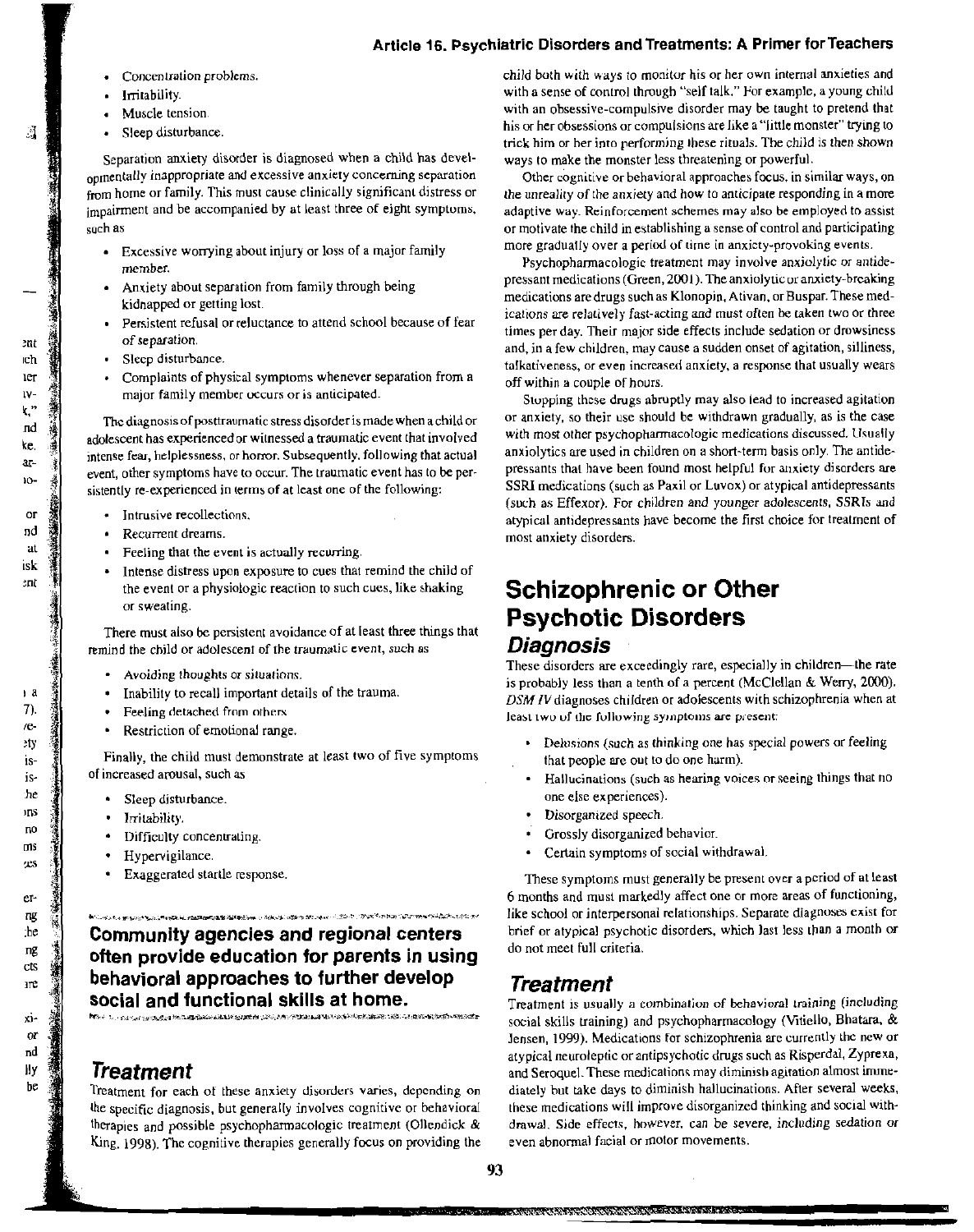#### **ANNUAL EDITIONS**

These side effects tend to limit their use especially in children but, in rare cases, are seen as unavoidable or preferable in the face of fullblown psychosis, which can be devastatingly frightening to children or adolescents with the disorder and to those around them. In some instances, these newer neuroleptic drugs are also being used for treatment resistant depression and anxiety disorders.

### **Autistic Spectrum Disorders Diagnosis**

These disorders also occur quite infrequently but may not be as rare as childhood-onset schizophrenia (Volkmar, Cook. Pomeroy, Realmuto, & Tanguay, 1999). Autistic spectrum disorder is diagnosed by at least six symptoms across three areas:

- 1. Social impairment, such as
	- Lack of eye contact.
	- Failure to develop peer relationships.
	- Lack of sharing enjoyment or interests with others.
	- Lack of social or emotional give and take.
- 2. Communicative impairment, such as
	- Delays in spoken language.
	- $\bullet$ Inability to initiate or sustain conversations.
	- Repetitive or odd use of phrases.
	- Lack of make-believe or social-imitative play.
- 3. Restrictive or repetitive behavior, such as
	- Intense preoccupations with restricted patterns of interest.
	- Inflexible routines or rituals.
	- Repetitive motor mannerisms such as hand-or finger-flapping.
	- Preoccupation only with parts of objects.

At least some of these symptoms must have occurred prior to 3 years of age. About three of every four children with autism may also have severe cognitive delays as well.

Asperger's disorder is diagnosed if at least three symptoms are present from the social impairment and restricted or repetitive behavior lists above but there are no significant delays in language or cognitive development. Pervasive developmental disorder may be diagnosed if it is not clear that symptoms were present prior to 3 years of age or if sufficient symptoms are not clearly present.

Treatment for children with autistic spectrum disorders relies primarily on developing basic language and social skills using behavioral strategies and reinforcement systems. Academic skills are taught according to the child's cognitive or intellectual levels. Community agencies and regional centers often provide education for parents in using behavioral approaches to further develop social and functional skills at home. There are as yet no recognized psychopharmacologic medications to treat autism directly. Some children with autism may also be at risk for other psychiatric disorders or symptoms, however, and they might be responsive to psyehopharmacologic medications for such disorders (Sweeney, Forness, & Levitt, 1998).

#### Other Diagnoses in DSM IV

DSM-IV includes learning disorders, mental retardation, and communication disorders. Although they are not strictly considered mental health disorders, they are sometimes closely associated with certain psychiatric disorders. Children with these disorders are also at significantly higher risk for comorbid or co-occurring psychiatric disorders

(Beichtman, Cantwell, Forness, Kavale, & Kauffman, 1998; King DeAntonio, McCracken, Forness, & Ackerman, 1994). Eating dis. orders such as anorexia nervosa are listed as psychiatric disorders in DSM IV and involve refusal to maintain normal weight for height  $a_{\text{fid}}$ age (usually defined as less than 85% of expected weight), coupled with an intense fear of gaining weight and a disturbance of body image related to weight. This disorder affects primarily adolescent girls  $w_{hn}$ are often ant to focus obsessively on academic achievement, in addi. tion to their obsession with weight or diet (Lewis, 2002).

Tourettes disorder is also listed in DSM IV and involves chronic motor and sometimes vocal tics occurring many times a day, usually in bouts. This disorder is often treated by SSRI or antihypertensive medications such as Clonidine (Sweeney et al., 1998).

Substance-related disorders, such as alcohol or drug abuse are listed in  $DSM$  IV as psychiatric disorders and involve recurrent substance  $u_{80}$ that results in poor work or school performance, hazardous behavior such as impaired driving, or recurrent social or personal problems.

#### **Final Thoughts**

This is neither an exhaustive list nor a comprehensive description  $p_i^2$ childhood psychiatric disorders but, rather, an introduction for teachers and other school professionals to some of the major diagnoses that can impair school learning or classroom behavior. Detection and treatment of these disorders may sometimes greatly improve academic progress and social adjustment of children with more serious school learning or behavior problems. A behavioral checklist for teachers and parents has therefore been developed that is based on DSM IV and provides both primary and possible comorbid psychiatric diagnoses (Gadow & Sprafkin, 1994). Introductory materials to further educate teachers and parents about psychopharmacology have also been developed for those interested in particular medications (Konopasek, 2002; Wilens, 2001).

#### **References**

- American Psychiatric Association. (1994). Diagnostic and statistical manual of mental disorders (4th ed.). Washington, DC: Author.
- Arnold, L. E., Jensen, P. S., Hechtman, L., Hoagwood, K., Greenhill, L., & MTA Cooperative Group. (2000, October). Do MTA treatment effects persist? New followup at 2 years. Paper presented at the annual meeting of the American Academy of Child and Adolescent Psychiatry, New York.
- Asamow, J. R., Jaycox, L. H., & Tompson, M. C. (2001). Depression in youth: Psychosocial interventions. Journal of Clinical Child Psychology, 30, 33-47.
- Beichtman, J. H., Cantwell, D. P., Forness, S. R., Kavale, K. A., & Kauffman, J. M. (1998). Practice parameters for the diagnostic assessment and treatment of children and adolescents with language and learning disorders. Journal of the American Academy of Child and Adolescent Psychiatry, 37(10 Supplement), 42S-62S.
- Bernstein, G. A., & Shaw, K. (1997). Practice parameters for the assessment and treatment of children and adolescents with anxiety disorders. Journal of the American Academy of Child and Adolescent Psychiatry, 36(10 Supplement), 69-84.
- Birmaher, B., & Brent, D. (1998). Practice parameters for the assessment and treatment of children and adolescents with depressive disorders. Journal of the American Academy of Child and Adolescent Psychiatry, 37(10 Supplement), 63-83.
- Forness, S. R., & Kavale, K. A. (2001). Ignoring the odds: Hazards of not adding the medical model to special education decisions. Behavioral Disorders, 26, 269-281.